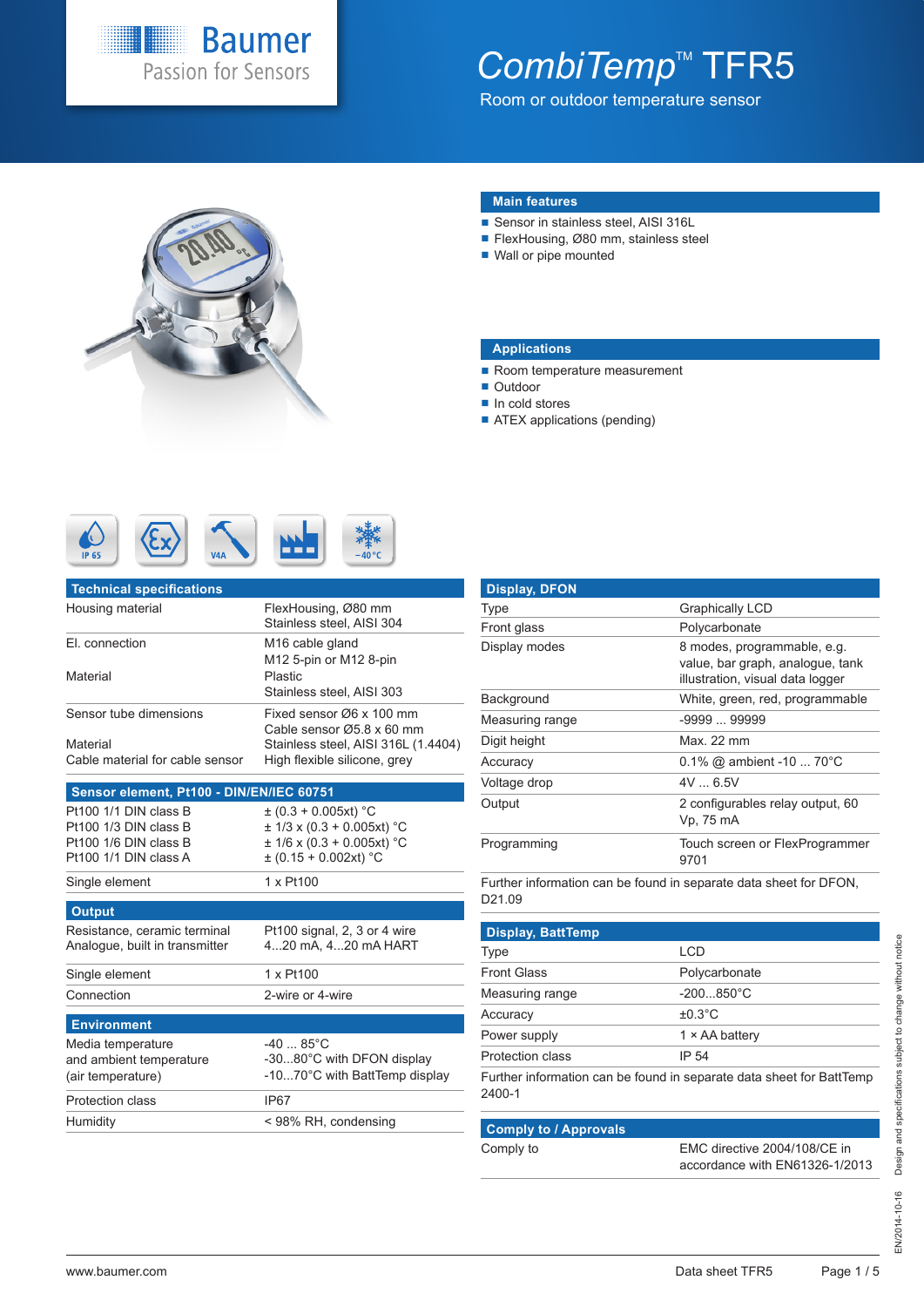**Baumer** B Passion for Sensors

## CombiTemp<sup>™</sup> TFR5

Room or outdoor temperature sensor

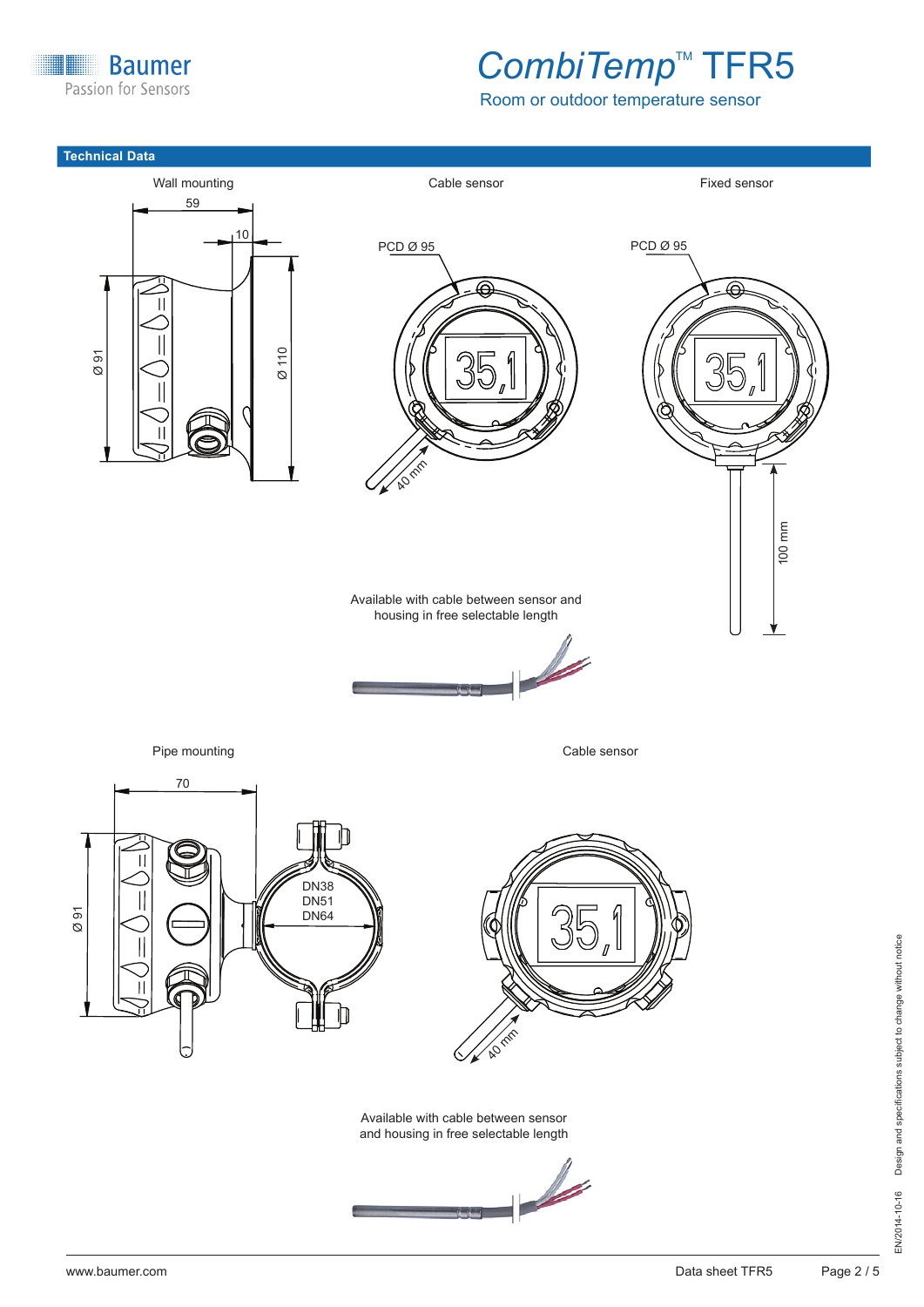**Baumer** Passion for Sensors

## CombiTemp<sup>™</sup> TFR5

Room or outdoor temperature sensor

### **Electrical connections Electrical connections**





 - supply, 4...20 mA **2** + supply, 4...20 mA Relay 1 **3** Relay 1 Relay 1 **4** Relay 1 Relay 2 **5** Relay 2 Relay 2 **6** Relay 2 + supply, 4...20 mA **7** - supply, 4...20 mA N.C. **8** N.C.



#### Cable gland

### **Transmitter**

1 +24VDC / - 4...20mA<br>2 - 24VDC / +4...20mA **2** - 24VDC / +4...20mA<br> **1** Red clip (FlexProgram<br> **2** Black clip (FlexProgram **1** Red clip (FlexProgrammer) **2 Pred clip (FlexProgrammer)** 





**Com 1** Red clip (FlexProgrammer)<br>**Com 2** Black clip (FlexProgrammer) **Black clip (FlexProgrammer)** 

#### **Dimensions (mm) Temperature transmitters**

| Transmitter, type FlexTop 2202 - Standard                      |                                       |                       | Transmitter, type FlexTop 2221 - performance, HART <sup>®</sup> |
|----------------------------------------------------------------|---------------------------------------|-----------------------|-----------------------------------------------------------------|
| Input                                                          | Pt100                                 | Input                 | Pt100 / Pt1000 (univers                                         |
| Output                                                         | $420$ mA                              | Output                | $420$ mA / HART                                                 |
| Accuracy                                                       |                                       | Accuracy              |                                                                 |
| Input                                                          | $< 0.25$ °C                           | Input                 | $< 0.1$ °C                                                      |
| Output                                                         | $<$ 0.1% signal span (16mA)           | Output                | $<$ 0.1% signal span (16n)                                      |
| Range<br>Minimum span                                          | $-200850^{\circ}$ C<br>$25^{\circ}$ C | Range<br>Minimum span | $-200850^{\circ}$ C<br>$25^{\circ}$ C                           |
| Supply                                                         | 835 VDC                               |                       |                                                                 |
|                                                                |                                       | Supply                | 835 VDC                                                         |
| By FlexProgrammer 9701<br>Programmability                      |                                       | Programmability       | By FlexProgrammer 97                                            |
| For further information please see data sheet for FlexTop 2202 |                                       |                       | By HART terminal/mode                                           |
|                                                                |                                       |                       |                                                                 |

#### **Transmitter, type FlexTop 2211 - Performance**

| Pt100 / Pt1000 (universal)<br>Input       |              |                                                                |
|-------------------------------------------|--------------|----------------------------------------------------------------|
| Output                                    |              | $420$ mA                                                       |
| Accuracy                                  |              |                                                                |
|                                           | Input        | $< 0.1$ °C                                                     |
|                                           | Output       | $<$ 0.1% signal span (16mA)                                    |
| Range                                     |              | $-200850^{\circ}$ C                                            |
|                                           | Minimum span | $25^{\circ}$ C                                                 |
| Supply                                    |              | 835 VDC                                                        |
| By FlexProgrammer 9701<br>Programmability |              |                                                                |
|                                           |              | For further information please see data sheet for FlexTop 2211 |

| Transmitter, type FlexTop 2221 - performance, HART <sup>®</sup> |                             |  |
|-----------------------------------------------------------------|-----------------------------|--|
| Input                                                           | Pt100 / Pt1000 (universal)  |  |
| Output                                                          | $4.20$ mA / HART            |  |
| Accuracy                                                        |                             |  |
| Input                                                           | $< 0.1$ °C                  |  |
| Output                                                          | $<$ 0.1% signal span (16mA) |  |
| Range                                                           | $-200850^{\circ}$ C         |  |
| Minimum span                                                    | $25^{\circ}$ C              |  |
| Supply                                                          | 8.35 VDC                    |  |
| Programmability                                                 | By FlexProgrammer 9701      |  |
|                                                                 | By HART terminal/modem      |  |
| For further information please see data sheet for FlexTop 2221  |                             |  |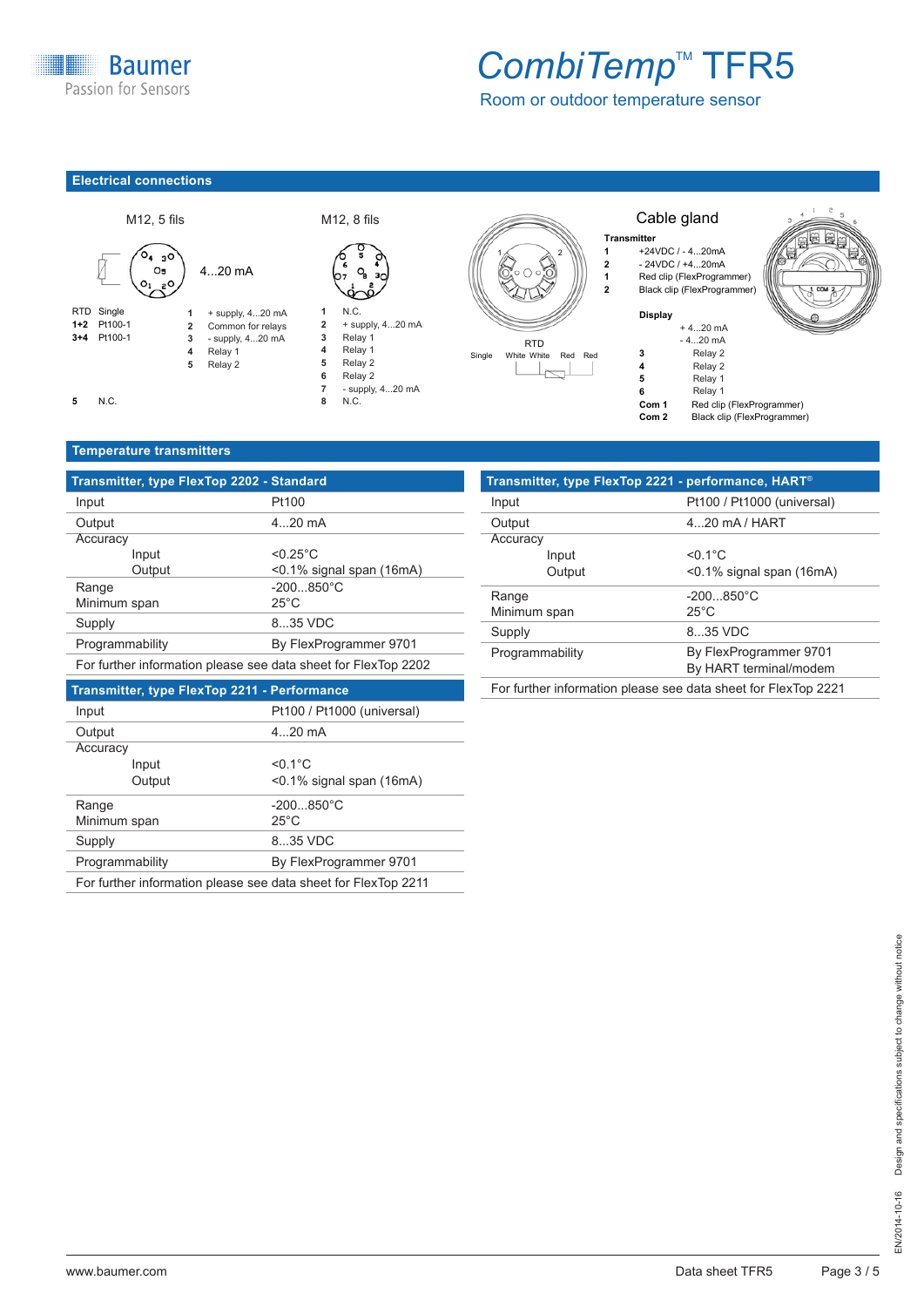## CombiTemp<sup>™</sup> TFR5

Room or outdoor temperature sensor

| Temperature transmitters - ATEX specifications |  |  |
|------------------------------------------------|--|--|
|                                                |  |  |

| <b>Transmitter, type FlexTop 2202 - ATEX</b> |                                              |  |  |
|----------------------------------------------|----------------------------------------------|--|--|
| Approval                                     | Ex ia IIC T5/T6, ATEX II 1G                  |  |  |
|                                              | Ex nA II T5, ATEX II 3G                      |  |  |
| Supply                                       | 828 VDC                                      |  |  |
| Internal inductivity                         | $L_{\text{I}} \leq 10 \mu H$                 |  |  |
| Internal capacity                            | $C \leq 10$ nF                               |  |  |
| Temperature class                            | T1T5: -40 < $T_{\text{amb}}$ < 85°C          |  |  |
|                                              | $-40 < T_{\text{amb}} < 50^{\circ}$ C<br>T6: |  |  |
|                                              | $U: \leq 28$ VDC                             |  |  |
| Barrier data                                 | $\vert$ : $\leq$ 0.1A                        |  |  |
|                                              | $P: \leq 0.7$                                |  |  |

| <b>Transmitter, type FlexTop 2211 - ATEX</b> |                                                                                      |  |
|----------------------------------------------|--------------------------------------------------------------------------------------|--|
| Approval                                     | Ex ia IIC T5/T6, ATEX II 1G<br>Ex nA II T5, ATEX II 3G                               |  |
| Supply                                       | 6.5.30 VDC                                                                           |  |
| Internal inductivity<br>Internal capacity    | $L_i \leq 1.5$ µH<br>$C_{\rm s} \leq 5$ nF                                           |  |
| Temperature class                            | T1T5: $-40 < T_{amb} < 85^{\circ}$ C<br>$-40 < T_{\text{amb}} < 50^{\circ}$ C<br>T6: |  |
| Barrier data                                 | $U: \leq 30$ VDC<br>$\vert \cdot \vert \leq 0.1$ A<br>$P: \leq 0.7$                  |  |

| <b>Transmitter, type FlexTop 2221 - ATEX</b> |                                                                              |  |  |
|----------------------------------------------|------------------------------------------------------------------------------|--|--|
| Approval                                     | Ex ia IIC T5/T6, ATEX II 1G<br>Ex nA II T5, ATEX II 3G                       |  |  |
| Supply                                       | 830 VDC (Ex nA : 1230 VDC)                                                   |  |  |
| Internal inductivity<br>Internal capacity    | $L_{\text{I}} \leq 15 \mu H$<br>$C \leq 5$ nF                                |  |  |
| Temperature class                            | T1T5: -40 < $T_{\text{amb}}$ < 85°C<br>$-40 < T_{amb} < 50^{\circ}$ C<br>T6: |  |  |
| Barrier data                                 | $U: \leq 30$ VDC<br>$\vert$ : $\leq$ 0.1A<br>$P: \leq 0.7$                   |  |  |

### **DFON display - ATEX specfications**

| <b>ATEX Gas ia</b>    |                              |                              | <b>ATEX Gas nA</b> |
|-----------------------|------------------------------|------------------------------|--------------------|
| Approval Gas Zone 0/1 |                              | (Ex) II 1 G, Ex ia IIC T5 Ga | Approval Gas Z     |
| Voltage drop          | $\mathsf{U}_{\mathsf{Disp}}$ | $4.56.5$ VDC                 | Voltage drop       |
| Temperature class     | T1T5                         | -20  60 °C<br>Zone 0         | Temperature cla    |
|                       |                              | Zone $1/2 -30$ 65 °C         | Internal inductiv  |
| Internal inductivity  |                              | $<$ 10 µH                    | Internal capacity  |
| Internal capacity     | С                            | $<$ 15 nF                    | Maximum volta      |
| Barrier data          | U                            | $30$ VDC                     | Maximum curre      |
|                       | P,                           | < 0.1 A<br>< 0.75 W          |                    |

### **BattTemp display - ATEX specfications**

#### **ATEX Gas ia**

| Approval Gas Zone 0/1 Ex II 1G, Ex ia IIC T4/T5 |                                                                                                                                                                                                                                    |  |
|-------------------------------------------------|------------------------------------------------------------------------------------------------------------------------------------------------------------------------------------------------------------------------------------|--|
| <b>Battery</b>                                  | Energizer Lithium FR6 L91 AA<br>T1T4: $-10 < T_{amb} < 70^{\circ}$ C<br>T5: $-10 < T_{amb} < 50^{\circ}$ C<br>Duracell Alcaline MN1500 LR6 AA<br>T1T4: $-10 < T_{amb} < 70^{\circ}$ C<br>T5: $-10 < T_{\text{amb}} < 60^{\circ}$ C |  |

| <b>ATEX Gas nA</b>   |                              |                                         |  |
|----------------------|------------------------------|-----------------------------------------|--|
| Approval Gas Zone 2  |                              | $\langle x \rangle$ II 3 G, Ex nA II T5 |  |
| Voltage drop         | $\mathsf{U}_{\mathsf{Disp}}$ | $4.56.5$ VDC                            |  |
| Temperature class    | T1T5                         | $-30 < T_{\text{amb}} < 65 \text{ °C}$  |  |
| Internal inductivity |                              | $<$ 10 µH                               |  |
| Internal capacity    | C,                           | $<$ 15 nF                               |  |
| Maximum voltage      | max                          | $35 VDC$                                |  |
| Maximum current      | max                          | <∩ 1 A                                  |  |